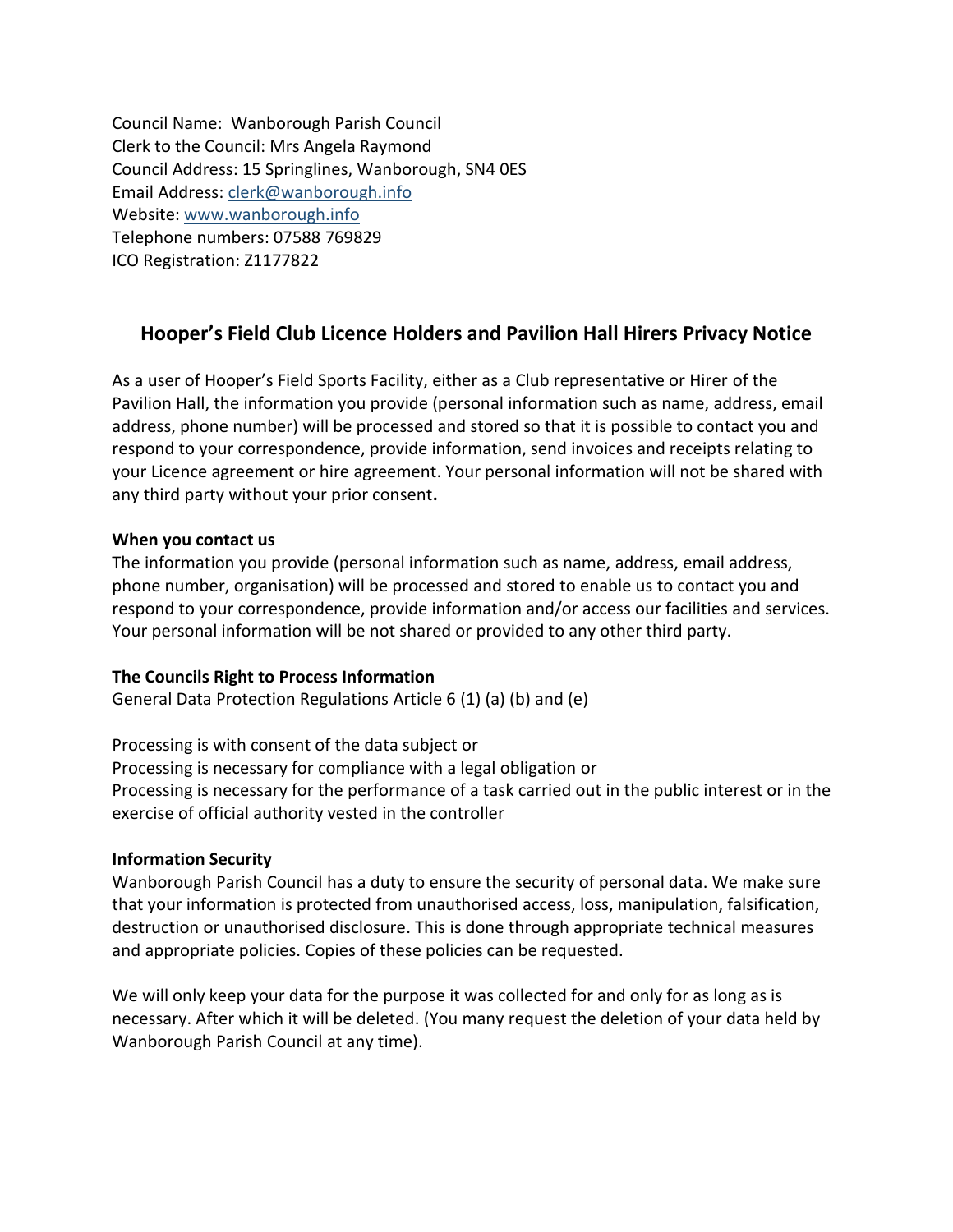#### **Access to Information**

You have the right to request access to the information we have on you. You can do this by contacting our Data Information Officer: Parish Clerk (contact details shown above)

#### **Information Correction**

If you believe that the information we have about you is incorrect, you may contact us so that we can update it and keep your data accurate. Please contact: Parish Clerk (contact details as shown above) to request this.

### **Information Deletion**

If you wish Wanborough Parish Council to delete the information about you please contact: Parish Clerk (contact details as shown above) to request this.

### **Right to Object**

If you believe that your data is not being processed for the purpose it has been collected for, you may object: Please contact Parish Clerk to object.

### **Rights Related to Automated Decision Making and Profiling**

Wanborough Parish Council does not use any form of automated decision making or the profiling of individual personal data.

### **Complaints**

If you have a complaint regarding the way your personal data has been processed you may make a complaint to Wanborough Parish Council Data Information Officer: Parish Clerk (contract details as shown above) and the Information Commissioners Office [casework@ico.org.uk](mailto:casework@ico.org.uk) Tel: 0303 123 1113

**Summary:** In accordance with the law, Wanborough Parish Council only collect a limited amount of information about you that is necessary for correspondence, information and service provision. Wanborough Parish Council do not use profiling, we do not sell or pass your data to third parties. Wanborough Parish Council do not use your data for purposes other than those specified. Wanborough Parish Council make sure your data is stored securely. Wanborough Parish Council delete all information deemed to be no longer necessary. Wanborough Parish Council constantly review our Privacy Policies to keep it up to date in protecting your data. (You can request a copy of our policies at any time).